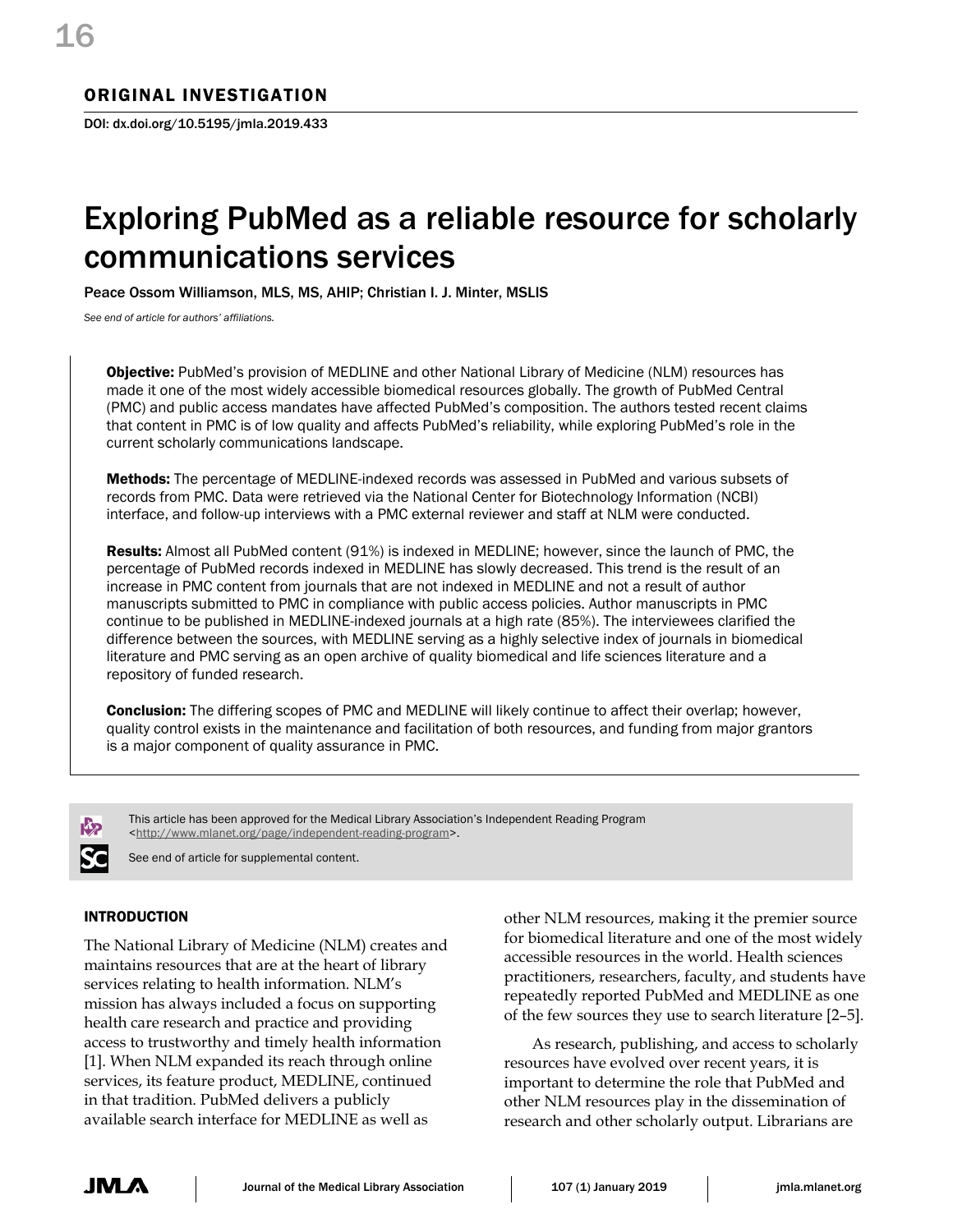increasingly expected to assist with research and publishing issues, including ensuring funding compliance, conducting literature reviews, navigating open access, understanding copyright, measuring impact, working with data, and disseminating research [6, 7]. As a result, medical librarians and researchers depend on NLM resources as trustworthy sources of quality literature.

## About PubMed, MEDLINE, and PubMed Central

For many users, PubMed is synonymous with the MEDLINE database. In 1971, NLM created MEDLINE to serve as the online version of the Medical Literature Analysis and Retrieval System (MEDLARS). MEDLINE (or MEDLARS online) consists of life sciences and biomedical journal citations that are indexed with NLM Medical Subject Headings (MeSH) [8]. Originally, the MEDLINE service could only support up to twenty-five users simultaneously, and access was available primarily in medical libraries [9]. To improve the availability of MEDLINE, NLM released the PubMed search engine as part of the Entrez retrieval system, beginning as an experimental database in 1996 [10].

As of June 1997, PubMed provides free and unlimited access for all users through the Internet [11]. Over time, PubMed became more than a public interface for MEDLINE citations and publisher links to full-text: it has undergone numerous transformations to improve usability and functionality through several redesigns, and introduced features including LinkOut and Single

Citation Matcher [12]. PubMed has also provided a pathway toward increased accessibility to research by expanding to include access to PubMed Central and the National Center for Biotechnology Information (NCBI) Bookshelf [13–15].

As of October 2017, PubMed contained 27.5 million records, representing approximately 7,000 journals [16]. Together, records from PubMed Central (PMC) and records included in or marked for inclusion in MEDLINE make up almost 95% of PubMed (Figure 1). Bookshelf is approximately 1% of PubMed, and the remaining 4% consists of several types of records, including out-of-scope citations from MEDLINE journals, citations that precede the date that a journal is selected for MEDLINE, and new records submitted by publishers that have not yet been reviewed by NLM staff.

The largest percentage of records in PubMed comes from MEDLINE, and the Literature Selection Technical Review Committee (LSTRC) is responsible for reviewing and recommending journal titles to include in MEDLINE. LSTRC assesses the scope, quality of content, accessibility of foreign-language articles, technical quality, and publishing practices. Also, "journals must be able to submit XML tagged data, and electronic-only journals must provide robust current access to all of its content and have an acceptable arrangement for permanent preservation of, and access to, the content" [17]. Subject expertise and relevance are additional criteria. At least 20% of content must relate to biomedicine and health, and journals that are accepted are oriented toward original research and provide the highest expertise



#### **Figure 1** Composition of PubMed in 2017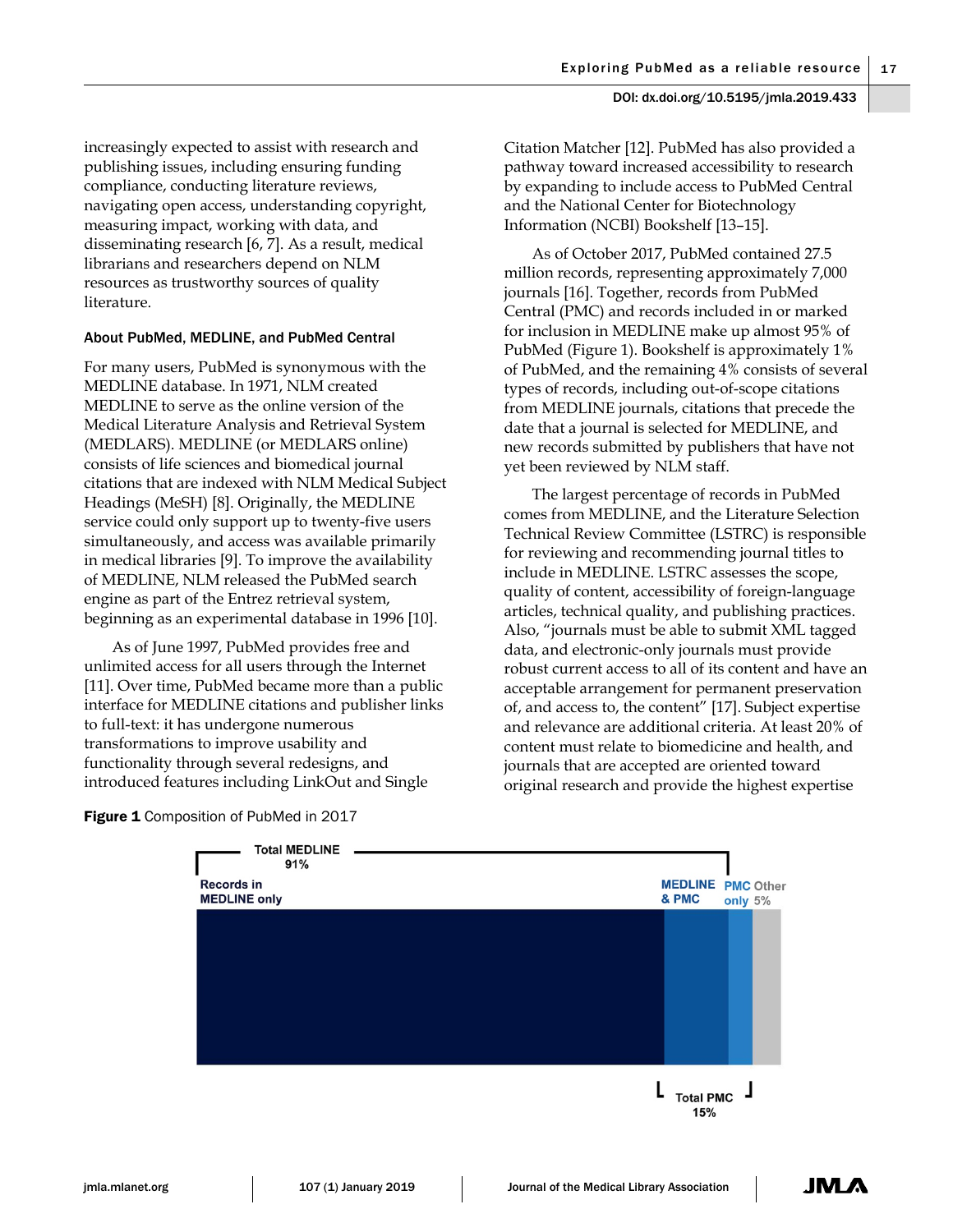in the field. Rejected journals can reapply after 2 years. If rejected after a second submission, journals can then reapply every 3 years [16–18]. As of October 2017, MEDLINE contained 25 million records from over 5,600 journals [16].

The second largest component of PubMed is PMC. Launched in 2000, PMC serves as a permanent digital archive of full-text life sciences and biomedical journal articles. PMC also includes articles deposited by journal publishers and "author manuscripts," in other words, published articles that are submitted in compliance with the public access policies of the National Institutes of Health (NIH) and other research funding agencies [15, 19–21]. NLM provides public access to the contents of PMC and manages a collaborative called PMC International to store copies of its contents in local deposits at centers in multiple global locations [15, 22]. Publishers supply 88% of the content in PMC through active provision of current or historical content or through selective deposits, and the remaining 12% of PMC comes from author manuscripts. As of October 2017, PMC contained 4.5 million articles.

Publishers submit an application and sign an agreement to participate in PMC, and there are different options for contributing content (Figure 2). Journals that agree to *full participation* deposit their entire issues in the archive on an ongoing basis and account for more than half of PMC. Scanned *historical content* represents 28% of the content and includes back issues of biomedical journals that NLM has identified as having historical significance. *Selective deposits* account for 5% of the content and include open access articles from hybrid publishers and articles deposited to support specific funding agency policies. As of May 2018, selective deposit is limited to journals indexed in MEDLINE [16, 17, 23].

NLM staff review journals prior to including them to determine if they meet the criteria of the *Collection Development Manual,* which specifies the aim to acquire primarily scholarly literature "pertaining to health care, to the practice of the science and art of medicine broadly conceived, and to those branches of the life sciences which are fundamental to that science and art" [15, 24]. An external panel of independent experts assesses the journal's scientific, editorial, and technical quality, and the NLM Library Operations Division makes the final decision. This process was implemented in 2014 following the approval of the PMC National Advisory Committee because of a significant increase in journals applying to participate. Rejected journals can reapply after two years [16, 25, 26].

PMC is also the designated repository for twelve US agencies and organizations and twenty-seven European funders [16, 21]. Author manuscripts are deposited in compliance with these and other funders' public access policies. The policies require that literature resulting from specified funded research must be made available in PMC within six to twelve months of publication, depending on the funder policy [19, 20]. The manuscripts are distinguishable from other content by the author manuscript banner and runner down the left side of the page.

Other NLM resources that may be associated with PubMed are the NLM Catalog, PubMed Health, and MedlinePlus. The NLM Catalog contains bibliographic records for over 1.4 million journals, books, audiovisuals, electronic resources, and other materials. It also includes detailed indexing information for journals in PubMed and other NCBI databases, but not all materials in the NLM Catalog are part of NLM's collection [16]. While PubMed Health and MedlinePlus have

Figure 2 Composition of PubMed Central in 2017

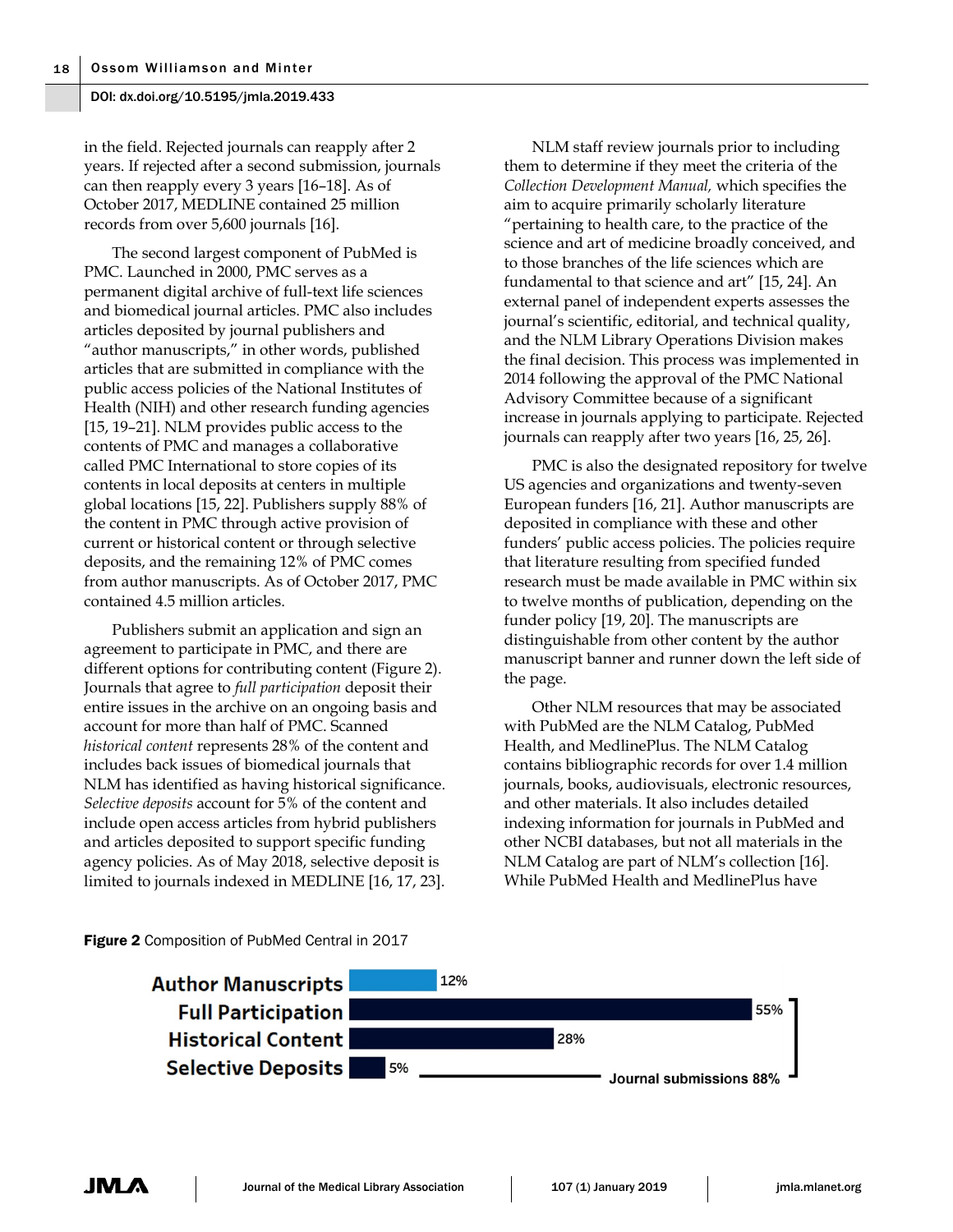similar names to the aforementioned resources, these resources are built for different uses: PubMed Health provides reviews of clinical effectiveness research for health care providers and patients and will be retired in 2018, and MedlinePlus is a consumer health website providing information on various health topics, drugs, dietary supplements, and health tools [27, 28].

## Scholarly communication uses of PubMed, MEDLINE, and PubMed Central

As librarians respond to the growing demand for knowledge and expertise about publishing, author rights, and access, PubMed has served as a resource for supporting these services. Authors are looking at options for open and public access to their research, and a 2013 memorandum from the US Office of Science and Technology Policy (OSTP) provided greater motivation for increasing research availability. The OSTP memorandum instructed federal agencies with more than \$100 million in annual research expenditures to consult with stakeholders and implement a plan for public access within 6 months [29]. Thus, many authors must now comply with open and public access mandates from publishers and funders, many of which resulted from the 2013 OSTP memorandum.

Navigating the publishing process through the proliferation of predatory publishers adds another challenge for authors [30]. Authors are increasingly turning to libraries for information that will guide them through the research and publishing process. Advisory organizations are also recommending the library as a resource. For example, the Federal Trade Commission (FTC) recommends checking with a librarian before submitting an article to a journal to avoid predatory publishers [31]. NIH supported the FTC's recommendations in a November 2017 notice that provided advice for authors who are publishing the results of NIH-funded research. This statement provides recommendations for identifying credible journals and implores its stakeholders (including librarians) to help authors engage in effective scholarly communication practices. NIH also recognizes the role of NLM in maintaining PubMed and PMC and encouraging publishers to follow established industry best practices [32].

Publishers, librarians, and authors rely on PubMed/MEDLINE, among other resources, as a vetting tool. For publishers, having a journal

indexed in MEDLINE means that it has met stringent criteria for quality—which attracts potential authors, subscribers, and readers—and journals receive more submissions after their acceptance into MEDLINE. Publishers also value the MeSH metadata and the increased discoverability through PubMed or private vendors that provide access [21]. MEDLINE is an important tool for librarians to help users find trustworthy journals in which to publish. In addition, authors who publish in MEDLINE-indexed journals can often reach a larger audience due to health professionals' and medical librarians' preference for PubMed and MEDLINE to search for literature.

PMC also contributes to scholarly communication efforts because it provides public access to research. Funders support this archive because research resulting from public funding should be available to the public [29, 33]. Providing easier access also helps to translate research into practice. Evidence-based practice can be inhibited when practitioners are unable to access research behind paywalls. Public and open access can also improve the likelihood of an author's work being cited and can benefit the teaching, collaboration, and implementation of research [29, 34–36]. Materials do not have to be open access to be included in PMC, and most materials that are currently available are under copyright. Librarians and researchers using materials found in the archive must still comply with the articles' copyright and license terms.

There has been some concern about the quality of PubMed content from sources other than MEDLINE. Some of this concern comes from a misunderstanding of the different components of PubMed. That is, although comparisons are often made between PubMed and MEDLINE as if they are two different databases, MEDLINE is in fact a subset of PubMed. There has also been misrepresentation that PubMed is an index itself [37, 38]. The main focus of this concern centers on the inclusion of journals in PubMed that were identified by Jeffrey Beall on his list of "potentially predatory publishers," which is no longer updated and is archived at [beallslist.weebly.com.](https://beallslist.weebly.com/)

Other concern centers on PMC as affecting PubMed's quality, particularly author manuscripts that are deposited into PMC and automatically included in PubMed without any review process. There are also criticisms that the PMC inclusion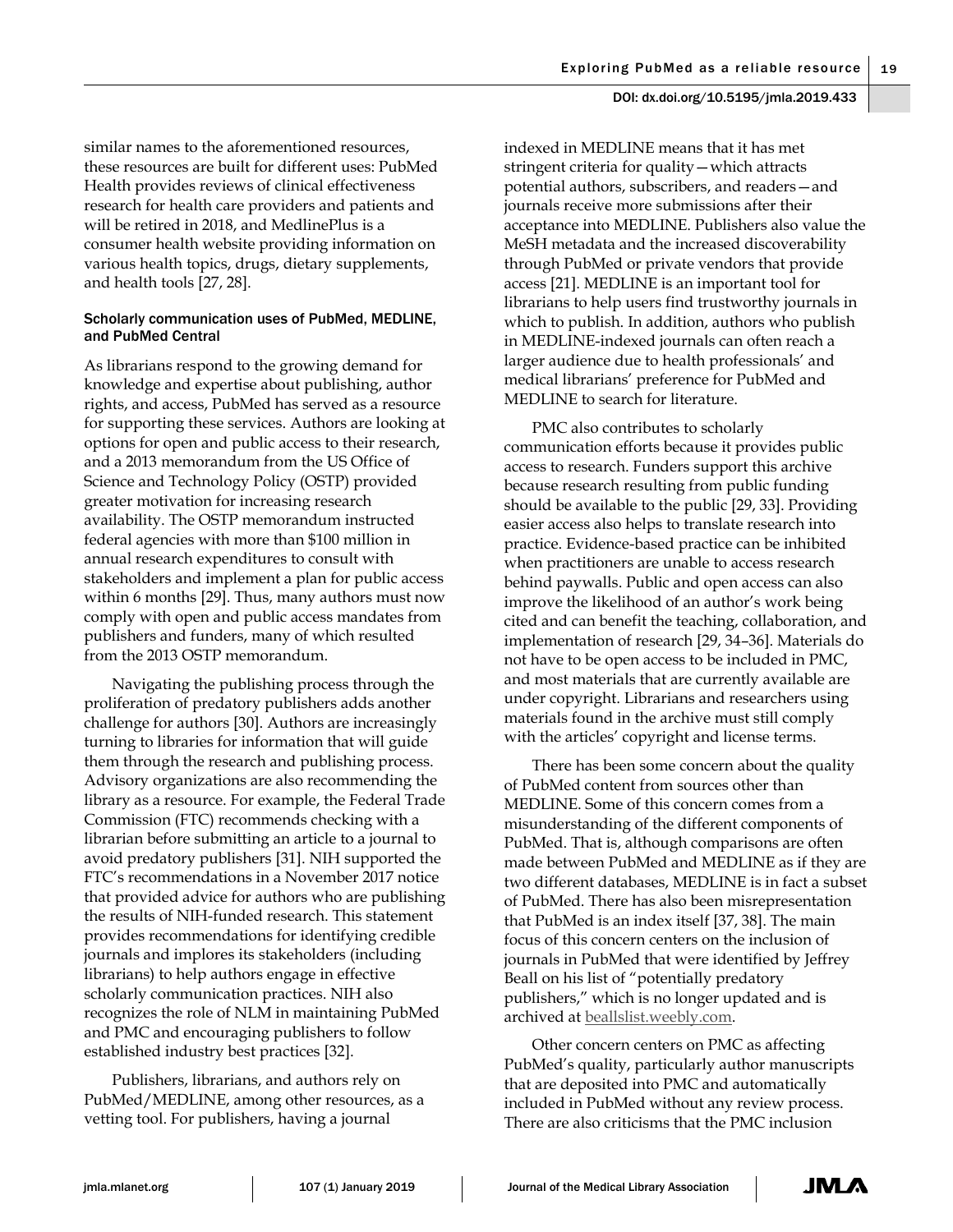criteria for participating journals are less stringent than MEDLINE inclusion criteria [39, 40], although author manuscripts are peer-reviewed manuscripts that have been accepted for publication and deposited in compliance with a funder's policy; some refer to this as the "PMC backdoor." One author states, "PubMed's brand has long been muddled in ways that pass lower-quality works through the system under cover of prestige. This has real consequences" [39]. This argument exists largely on the assumption that lower-quality publications as opposed to journals reviewed and included in MEDLINE—are increasingly found in PubMed due to NIH-funded research published in journals managed by predatory publishers.

The authors did not investigate the first concern regarding the percentage of "predatory publishers" in PubMed because it centers on a list that is highly disputed as reputable [41]. Furthermore, publishing in a potentially predatory publication does not automatically equate to poor scientific methods in an article, and when articles from publications in Beall's List were assessed recently, PMC and PubMed were found to have lower numbers of these articles than resources like Scopus and Google Scholar [42].

Our aim was to examine whether there has been a change in the proportion of PubMed content indexed in MEDLINE, and if so, whether PMC is contributing to this shift. We also examined whether the deposit of author manuscripts provides a "PMC backdoor" for low-quality research. In addition, we interviewed representatives speaking on behalf of NLM and an expert consultant for the PMC journal review process to provide context regarding the history, purpose, and quality control of these resources.

## **METHODS**

We collected data in November 2017 through searches via the PubMed interface along with calculations in Excel. Data were obtained and organized according to the year that records were created in PubMed to show the trend in items added to PubMed each year. Data were not organized by publication year because records are not always added to PubMed in the same year that they are published. PMC records were also retrieved by searching PubMed using the subset *pubmed pmc[sb]*, which retrieves live or available journal article

records in PMC (i.e., excluding articles currently under embargo).

Because PubMed provides a public access interface for MEDLINE, we investigated current practices relating to the addition of records in PubMed to examine whether MEDLINE-indexed articles continue to represent the majority of PubMed records. To do this, we obtained the number of new records added to PubMed in 1990 and to both PubMed and PMC for the years 2000 to 2017. We also obtained the number of new records that were indexed in MEDLINE and still in-process to be indexed in MEDLINE during the same time span in order to determine the ongoing percentage of records in each resource that is or will be indexed in MEDLINE.

For the purpose of our analysis, MEDLINE records included the records in PubMed marked as either *medline* or *inprocess* in the subset field. The subset field retrieves records by citation status, subject, or journal category, with the search tag *[SB]* [43]. The records marked as *medline* have been indexed with MeSH and, if relevant, may be linked to the NCBI Gene database or included in Supplementary Concept Records for substances that are not in MeSH [44, 45]. The in-process records have been identified for inclusion in MEDLINE, but the indexing process is not completed yet; therefore, any records with the *inprocess* subset would be missed if a user searches PubMed using only MeSH (or any MEDLINE-only interface).

Data were collected on the number of author manuscript records in PMC from 2005 to 2017 along with the number of these records that were also indexed in MEDLINE to determine the percentage of PMC content that was author manuscripts and the percentage of author manuscripts that was indexed in MEDLINE in recent years. All trends were compared prior to and following the NIH public access mandate to determine whether the mandate served as a motivation for authors to deposit their articles and for journals to participate in PMC to attract potential authors' submissions.

Using an adaptation of the Comparing Means and Proportions spreadsheet created by Princeton Data and Statistical Services, we performed descriptive analysis of trends via *z*-test across years, with a significance threshold of *α*=0.001. Supplementary calculations were made in Tableau Desktop 10.1.1 to create figures. Supplemental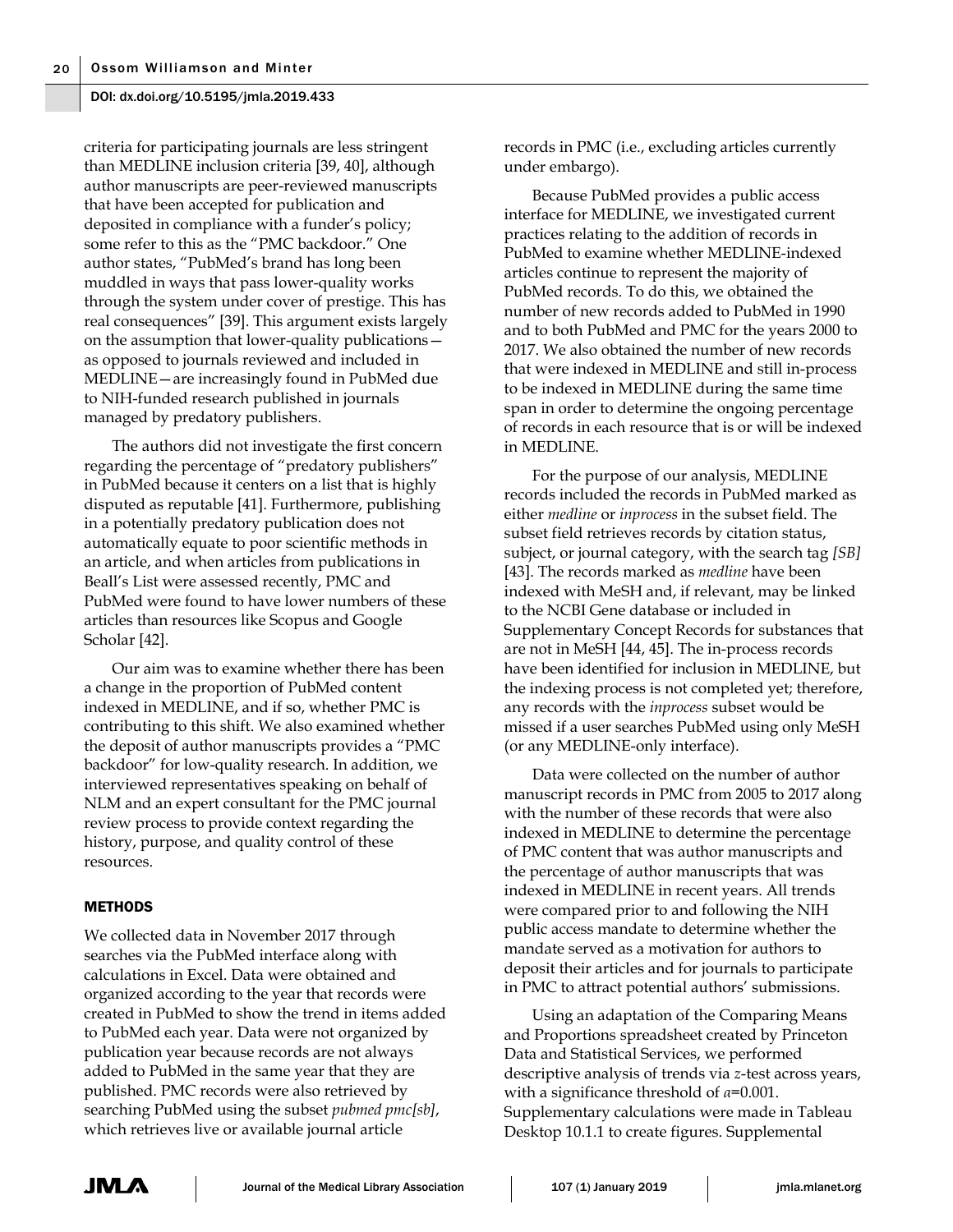Appendix A provides the formulas we used to perform the statistical analyses.

We also interviewed Joyce E. B. Backus, NLM associate director for library operations; Kathryn Funk, NLM program manager for PMC; and Laurey Steinke, an expert consultant for the PMC journal review process and assistant professor at the University of Nebraska Medical Center Department of Biochemistry and Molecular Biology, for additional qualitative details regarding PubMed, MEDLINE, and PMC. Deborah Ozga, NLM head of the Index Section, and Rebecca Stanger, NLM journal publisher liaison, provided additional information via email.

## RESULTS

PubMed remains primarily composed of MEDLINE records, but this composition has changed slowly over time. We can see this in the past decade: 96% of PubMed consisted of MEDLINE records in 2008, whereas 91% of PubMed consisted of MEDLINE records (including in-process records) in 2017. The cause of the overall composition shift was evident when we investigated the records that were added

each year to determine the percentage that were indexed in MEDLINE, in process to be indexed in MEDLINE, and not indexed in MEDLINE. In both PubMed and PMC, records outside of MEDLINE composed a larger percentage of new records each year (Figure 3).

## PubMed's growth and backlog

The number of records added to PubMed and PMC increased between 2000 and 2017 (Figure 4). Not surprisingly, there was a jump in new PMC records following the 2008 NIH public access mandate.

In November 2017, over 800,000 new PubMed records that had been created between 2011 to 2017 were still in-process and not yet indexed in MEDLINE. More than 265,000 and 506,000 of these new records were created in 2016 and 2017, respectively. In her email correspondence, Ozga acknowledged a backlog and mentioned that NLM is working toward developing variations of the Medical Text Indexer (MTI) algorithm, such as the MTI First Line Indexing, for semi-automated or fully automated indexing to reduce the backlog of inprocess records [13, 34].

Figure 3 MEDLINE-indexing of new records in PubMed and PMC by year

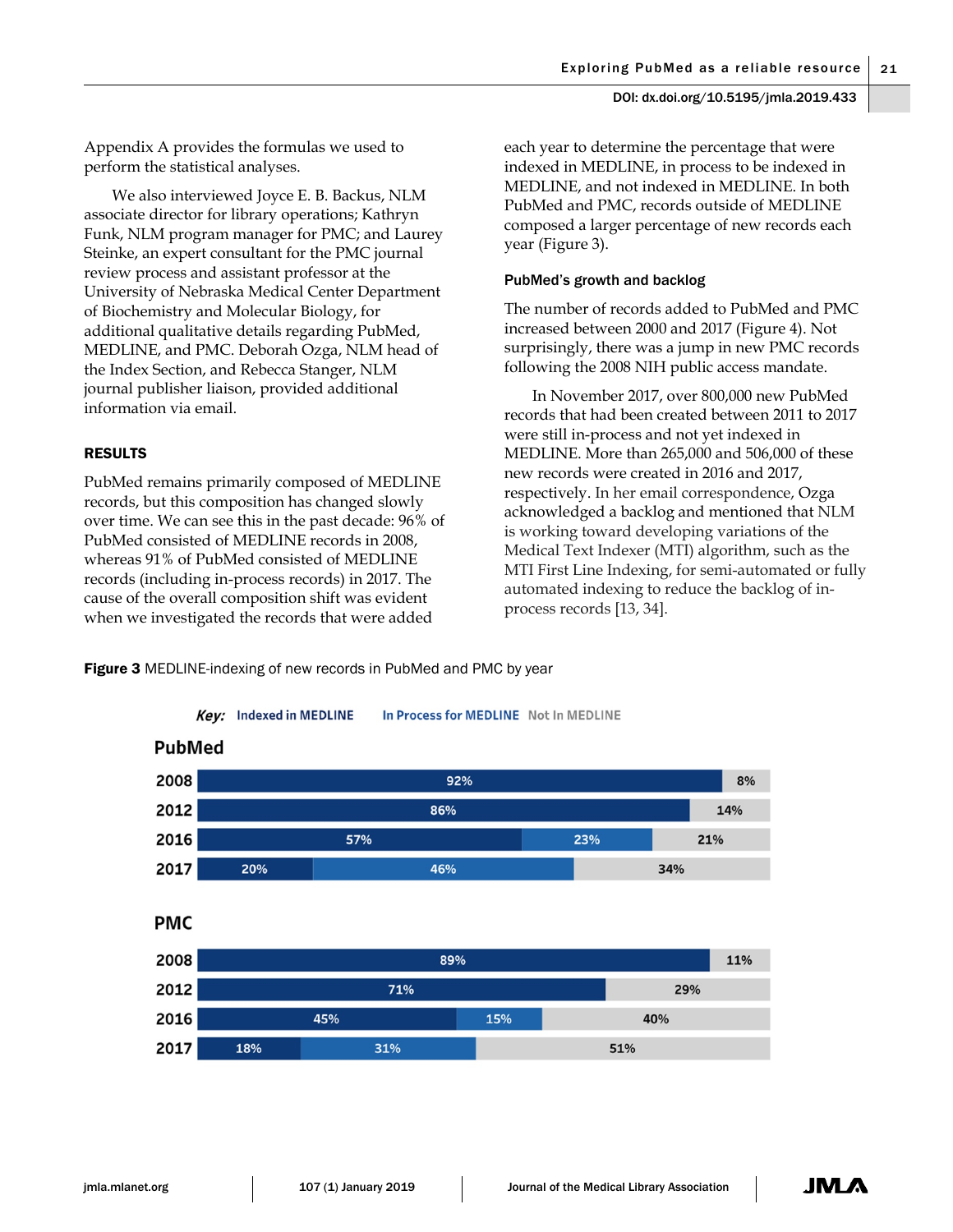

## **Figure 4** New PubMed and PMC records added by year (by 10,000s)

## MEDLINE representation in PubMed

We obtained the number of new records added to PubMed in 1990 and to both PubMed and PMC for the years 2000 to 2017. Although the proportion of new PubMed and PMC records that were indexed in MEDLINE varied across years, a pronounced change in the proportion of MEDLINE-indexed PMC records was observed after the NIH public access mandate went into effect in 2008, whereas the trend in PubMed records was similar but less extreme (Figure 5). It is important to note that PMC records are a subset of PubMed records.

Bonferroni-adjusted *p*-values showed that the proportion of MEDLINE-indexed records differed significantly between PubMed and PMC (*p*<0.001). We also tested the proportion of new PubMed and PMC records across years to identify trends in their MEDLINE indexing. New PubMed records were compared between 1990 (10 years before PMC), 2000 (at PMC's start), and 2008–2017 (in the past decade). New PMC records were compared between 2000 and 2008–2017. The proportion of new MEDLINEindexed PubMed records (out of total records) differed significantly across all year comparisons

(*p<*0.001), except for between 2010 and 2014 (*p*>0.001). The proportion of new MEDLINEindexed PMC records also differed significantly across years (*p<*0.001), except for between 2009 and 2014 (*p>*0.001) and between 2012 and 2013 (*p>*0.001).

We next examined the number of new records for author manuscripts in PMC from 2005 to 2017 to look at trends of publication in MEDLINE journals. Before the NIH public access mandate in 2008, almost all author manuscripts in PMC were published in MEDLINE-indexed journals. From 2005 to 2011, author manuscripts were submitted at an increasing rate, and, as of 2017, more than twothirds of these records were still published in MEDLINE-indexed journals (Figure 6). Although they are called "author manuscripts," Funk stated that over 70% of the manuscript submitted to the NIH Manuscript Submission System (NIHMS) were publisher-initiated to help authors comply with the NIH public access policy [25]. Even though more manuscripts were being deposited to comply with public access policies, these submissions were still only 12% of PMC and were an even smaller component of PubMed (<2%).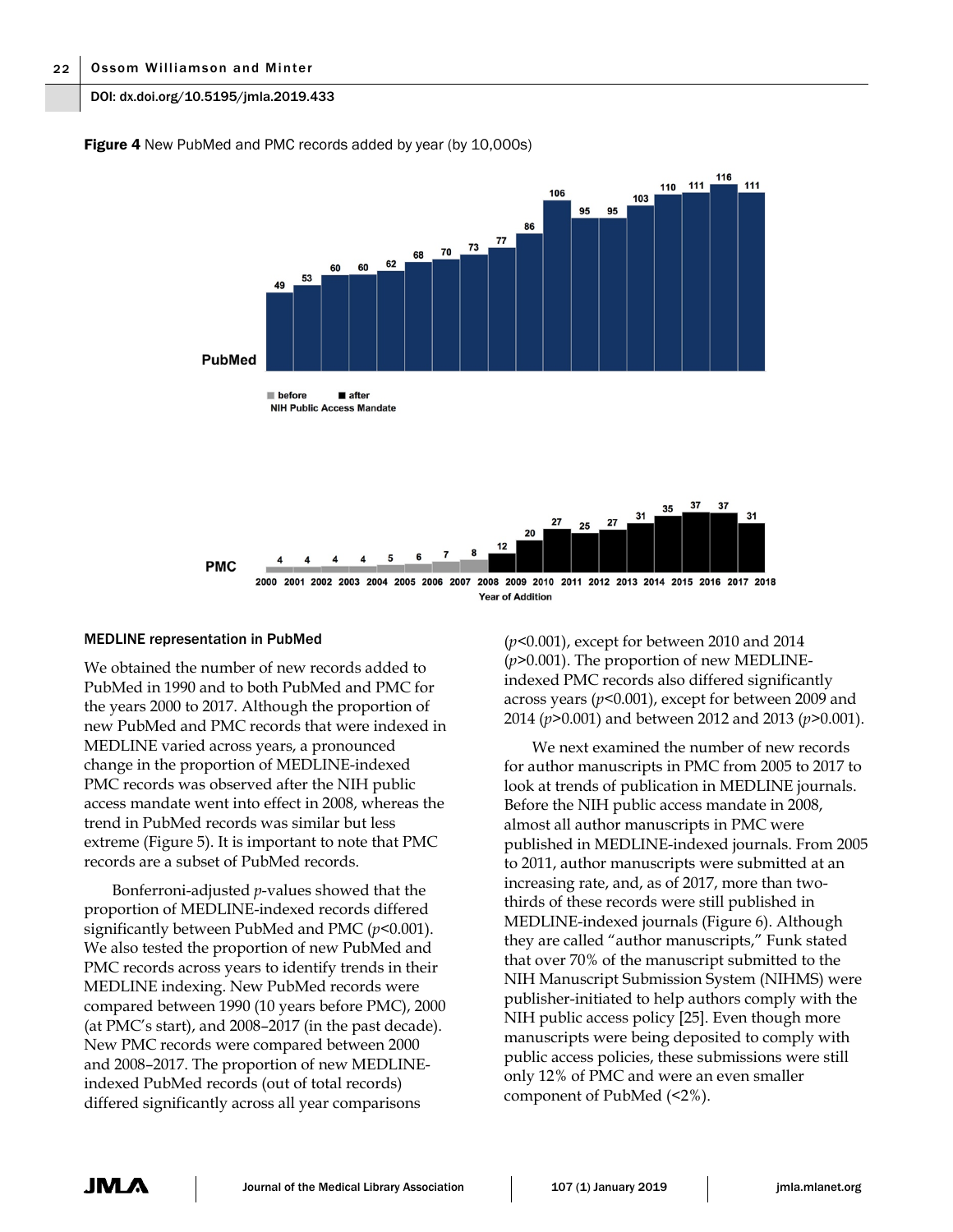

Figure 5 Percentage of new PubMed and PMC records indexed in MEDLINE

Figure 6 New author manuscript records added to PubMed



JML/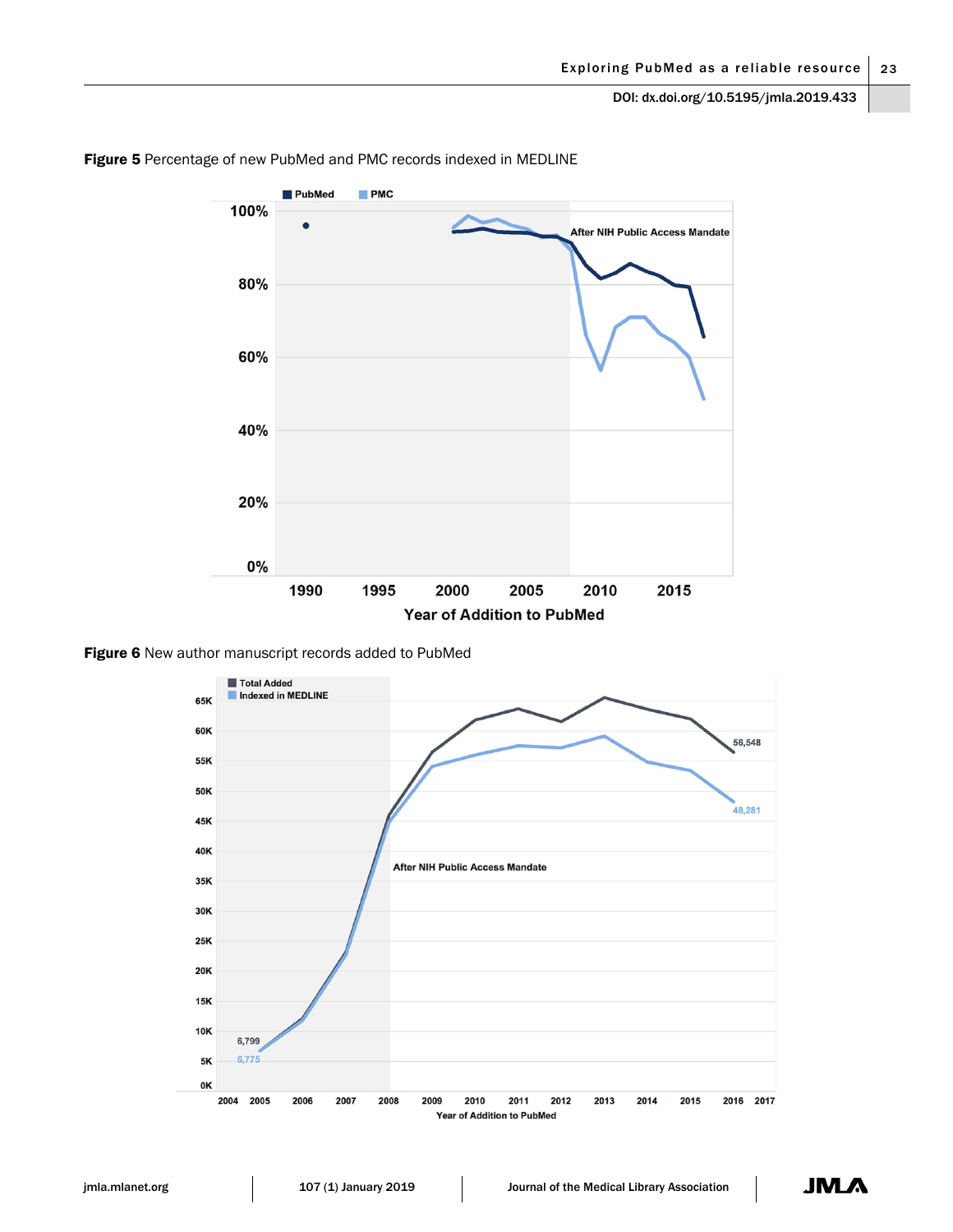While funding mandates dictate deposit and PMC author manuscripts are automatically included in PubMed, NLM staff added by email that "NIH and other funders do not dictate the journals in which their funded authors may publish. Consequently, author manuscripts in PMC may be from journals that have not yet undergone scientific review by NLM, are traditionally out of scope for the NLM collection, or have not met NLM's standards for PMC" [17].

We also examined the number of PMC records from publishers that deposited either entire issues through full participation or selective deposit of materials that are not related to compliance with public access policies. This represents approximately 83% of PMC and has undergone the largest change in MEDLINE indexing over time. We excluded author manuscript records from this search. After the NIH public access mandate took effect in 2008, the number of new publisher-submitted records added to PMC doubled, and the number of new publisher-submitted, MEDLINE-indexed records dropped by half (Figure 7).

When asked about the changing percentage of new records indexed in MEDLINE, Backus stated that although NLM's aim is not to maintain a certain proportion of MEDLINE records in PubMed or PMC, there is hope that more MEDLINE-indexed journals will be deposited in PMC for long-term preservation and broader access [18]. Backus also noted that it is important to understand the different aims of MEDLINE and PMC, as established by NLM. The aim of MEDLINE is to provide a highly selective index of journals in biomedical literature. Conversely, PMC's aim is to provide a permanent archive for good-quality research, so any journal that meets NLM's standards for scientific and editorial quality will be accepted [8, 26]. Publishing industry best practices are considered for both MEDLINE and PMC [24].

In response to criticisms of the increase in nonbiomedical content deposited in PMC, both Funk and Backus emphasized that PMC provides a vehicle for research efficiency and broader content, while supporting public contributions to scientific research. Numerous funders list PMC as their



**Figure 7** PubMed records added from PMC publisher submissions

Note: This chart displays records from participating journals' contents and from scanned historical materials. It does not include records from author manuscripts that were submitted by the publisher.

JM.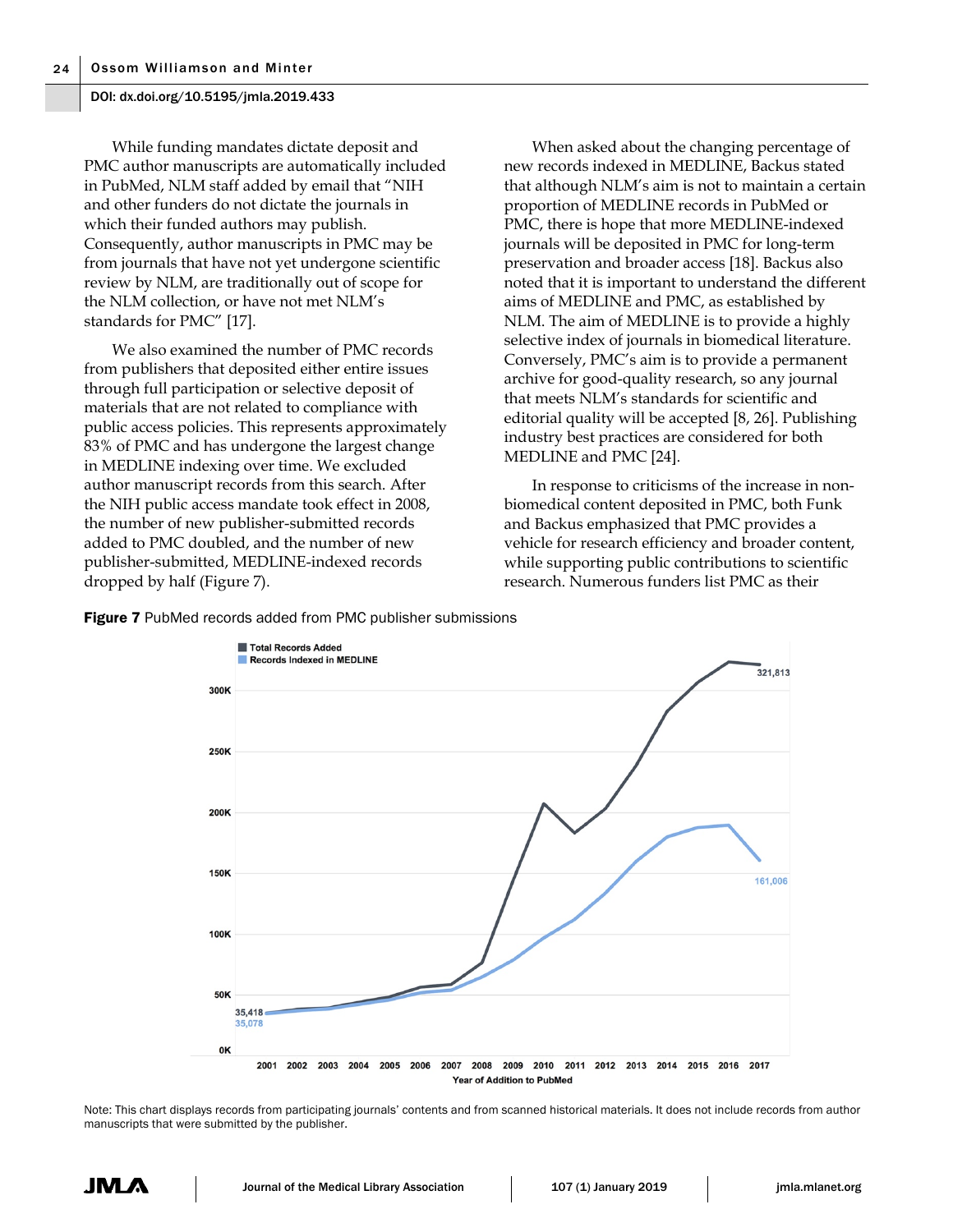mandated archive, including the Bill and Melinda Gates Foundation and all Department of Health and Human Services operating divisions (e.g., Centers for Disease Control and Prevention, Food and Drug Administration, and Centers for Medicare and Medicaid Services) [33]. The Department of Homeland Security began using PMC as an archive in 2018 [25]. Funk stated that including this nonbiomedical content has value: some people might not easily find the literature if it is not included in the archive, and it is helpful for science to be less siloed, as there is some overlap between research domains [25]. For example, research occurring on the space station is beneficial to the biomedical community's understanding of different aspects of human health [25].

## Ongoing quality control

In the interviews, Steinke, Backus, and Funk mentioned the reevaluation processes that occur for MEDLINE and PMC. Sometimes poor-quality journals exist in both resources because no process is perfect. Also, the quality of journals can change over time, reflecting changes in editorial leadership or publishers. Reviews have occurred for MEDLINE since LSTRC was formed in 1988, but these reviews typically centered on a specific topic. For example, the American Hospital Association and American Dental Association recommended journals in specific areas. This topic-centered approach had not occurred in recent years, but a publication that has been included in MEDLINE can be reviewed if issues are noted with publication quality, production problems, or nonconformance with industry best practices [25, 26].

PMC has had an informal reevaluation process for years, but a more formal process was implemented in 2017 [25]. PMC journal managers perform ongoing quality assessment of features like the volume of content produced by journals and changes in journal practices. PMC staff also keep up with user reports of systemic problems and comments that are made about a resource through online conversations [25]. If there are verifiable concerns about the scientific or editorial quality of the content in a PMC journal or significant changes in its ownership, policies, or practices, a journal may undergo another review. Before a reevaluation begins, NLM staff will notify the journal of the

concerns and place a hold on processing new content during the review. The reevaluation process is similar to the review process for new journal applications, including evaluation by external consultants, and the decision to continue or discontinue archiving journal content in PMC is final [17].

## **DISCUSSION**

The diminishing percentage of MEDLINE-indexed records in PubMed is likely due to PMC as a growing component of PubMed. There are criticisms of PMC's inclusion in PubMed, referring to it as a backdoor option for literature that is not indexed in MEDLINE. This "PMC backdoor" is blamed for reducing the quality of PubMed. In a blog post, Michelle Kraft, AHIP, former president of the Medical Library Association, compared PMC manuscripts appearing in PubMed to medical advice from Gwyneth Paltrow's Goop site being published on WebMD [40].

However, author manuscripts are currently the smallest percentage of PMC content (12%) and an even smaller component of PubMed (<2%). In addition, most manuscripts deposited by authors in PMC are published in MEDLINE-indexed journals, and this rate has remained high over time. Because the majority of manuscripts deposited by authors in PMC come from MEDLINE-indexed journals, it could be argued that the funding agencies' grant review process provides some quality control for author manuscripts in PMC. Funk also stated a similar claim in the interview [25]. However, we reiterate that inclusion in MEDLINE does not guarantee good scientific methods to users searching for research. Likewise, authors should still critically assess publication venues and make good choices in determining where to publish, especially when they submit articles from funded research, because predatory publishers can make readers question research results.

In regard to journal submissions, the rate of additions coming from publishers is increasing, likely due to an interest in participating in the movement toward more open research that is reflected by authors' publishing habits and public access mandates. However, any journal that is not indexed in MEDLINE with a formal agreement to deposit in PMC must go through a review process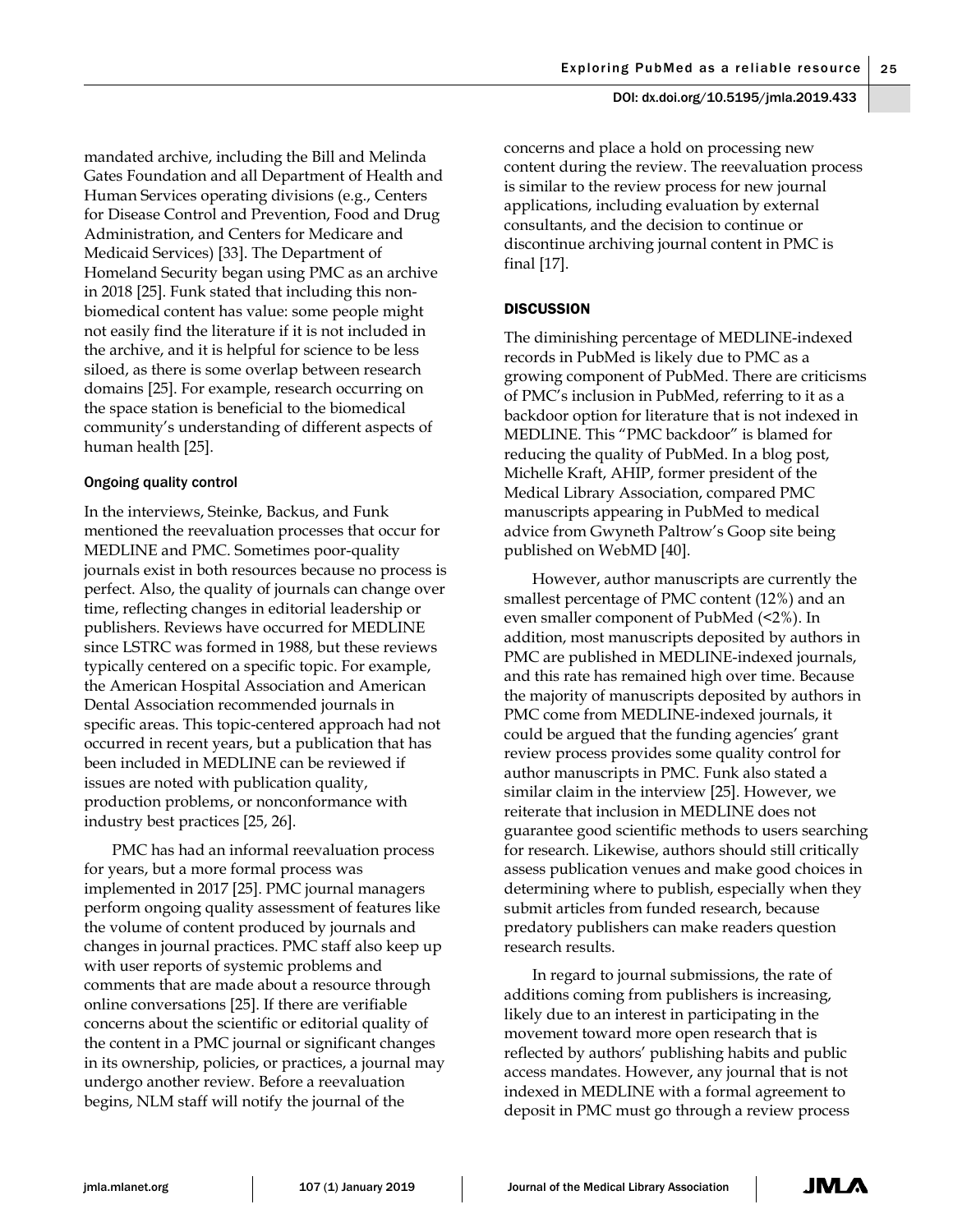first. This review process has become more stringent in recent years. There is also a formal reevaluation process to address problem journals that have already been accepted.

As the scholarly environment continues to change and research is available through interfaces that interact with thousands of journals, it is important to evaluate an article on its own merit in addition to evaluating the publication as a whole. This issue is not unique to PubMed, with researchers having previously found some potentially predatory journal titles in other databases, including the Directory of Open Access Journals and Academic Search Complete [46–48].

Librarians advise users on distinguishing quality research through critical appraisal and assist authors in searching for and choosing reputable publishers. Most use a number of tools in this process. NLM encourages users to visit the NLM Catalog for additional information about journals in PubMed, including their indexing status (MEDLINE or non-MEDLINE), their selection for the NLM collection, and their participation in PMC [16, 49]. In addition, NIH offers recommendations for resources to evaluate journals, such as using Think Check Submit and becoming familiar with publishing best practices [32]. Multiple publications also explain how to critically read and evaluate the quality of scientific research at the article level [50–52].

#### Distinguishing resources in PubMed

In regard to PubMed and the various resources it encompasses, it would be beneficial for users if NLM provided a clearer indication from which particular resources a record stems. It can be confusing to navigate the different types of content in PubMed, especially because there is so much overlap. Many people view a journal's inclusion in MEDLINE as a credential that weighs in a journal's favor because of the LSTRC review methods, even though PMC journals are also evaluated for scientific quality. Users still want the ability to filter results based on whether records are indexed in MEDLINE. Currently, the status of the different record types in PubMed is somewhat buried in the search results. There are no visible tags for other statuses (e.g., in process or publisher-supplied) available on the search results page, and the status tag [Indexed for MEDLINE] is only visible in the

abstract view. Previously, this status was available in the summary view.

There are multiple ways to search PubMed for MEDLINE-only citations, including by using solely MeSH terms in a search strategy, using the MEDLINE filter on the search results page, adding the *medline[sb]* tag to a search strategy, or searching MEDLINE through a licensed vendor interface. However, limiting a search to only MEDLINE records often excludes the most current research, as many articles are still in-process due to the indexing backlog. As NLM develops a solution for the backlog, it may become easier to search MEDLINE, but it is crucial for users to note that PMC also includes quality research and is providing increasing public access to literature that might otherwise be behind paywalls.

## Limitations

Our findings are only as accurate as the retrieval of results using the NCBI PubMed interface, and the numbers reflect what was displayed in the results of search strategies that we developed and that NLM did not validate. There was also a discrepancy between totals when searching *all[sb]* in PMC and *pubmed pmc[sb]* or *pubmed pmc all[sb]* in PubMed, likely due to a small collection of PMC records that were not included in PubMed. It is also possible that some records were added to PubMed through MEDLINE before the full text was deposited in PMC in a different year. In addition, some PubMed records are still in the "publisher supplied" status, which means that they were recently added by the publisher, but NLM staff have not yet distinguished whether they will eventually be indexed in MEDLINE.

## **CONCLUSION**

The percentage of MEDLINE records in PubMed has been slowly decreasing; however, whether that trend will continue and the meaning and effect of this shift is not clear. Further research is necessary to investigate the impact of the increase in PMC content, especially the impact of the new review policies and the contributions of journals that fully participate, on the role of PubMed for users who are searching for literature and for authors who are attempting to seek validation for publications in which to publish. In addition, there is a lack of

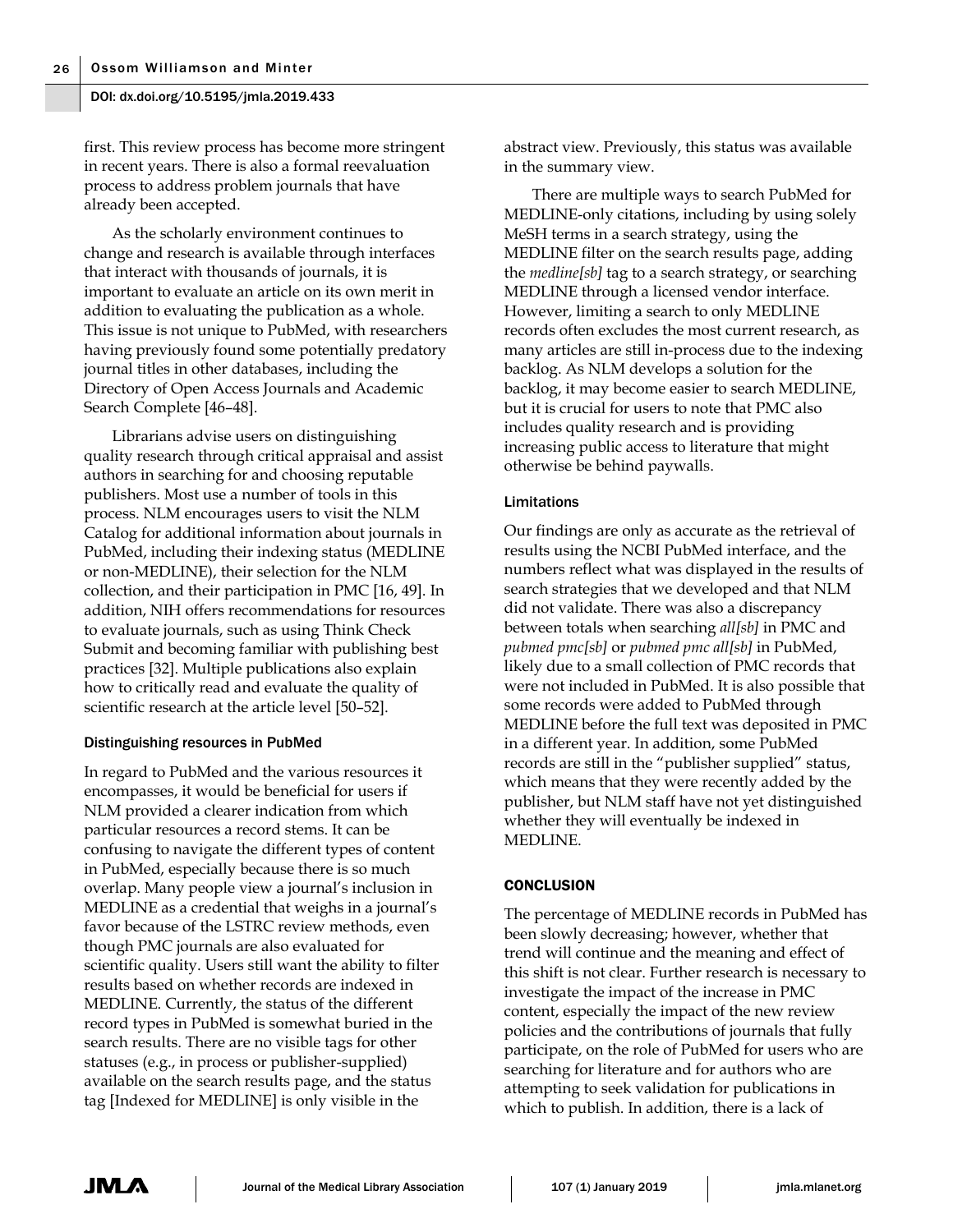studies investigating the research quality of literature retrieved through PubMed as well as other resources, using proven critical appraisal methods rather than comparisons with lists of journals and publishers, like those created by Beall. Research of this caliber will support librarians' efforts to encourage users to engage in the same types of evaluations when searching for literature and choosing where to submit research articles.

## ACKNOWLEDGMENTS

The authors thank Dr. Angela Liegey-Dougall for her assistance with our statistical analysis methods. We also thank NLM staff and Dr. Laurey Steinke for providing information for our investigation.

## DATA AVAILABILITY STATEMENT

Data associated with this article are available in the Texas Data Repository Dataverse <DOI: [http://dx.doi.org/10.18738/T8/XTYSHI>](http://dx.doi.org/10.18738/T8/XTYSHI).

## **REFERENCES**

1. Marill JL. Journal selection at the National Library of Medicine: a new process for challenging times. Technicalities [Internet]. 2016 Jul/Aug;36(4):1–5 [cited 26 Oct 2018]. [<https://www.nlm.nih.gov/pubs/staffpubs/lo/TECH\\_V3](https://www.nlm.nih.gov/pubs/staffpubs/lo/TECH_V36_N4_JulAug16_Marill.pdf)

[6\\_N4\\_JulAug16\\_Marill.pdf>](https://www.nlm.nih.gov/pubs/staffpubs/lo/TECH_V36_N4_JulAug16_Marill.pdf).

- 2. De Groote SL, Shultz M, Blecic DD. Information-seeking behavior and the use of online resources: a snapshot of current health sciences faculty. J Med Libr Assoc. 2014 Jul;102(3):169–76. DOI: [http://dx.doi.org/10.3163/1536-](https://doi.org/10.3163/1536-5050.102.3.006) [5050.102.3.006.](http://dx.doi.org/10.3163/1536-5050.102.3.006)
- 3. Cogdill KW, Friedman CP, Jenkins CG, Mays B, Sharp MC. Information needs and information seeking in community medical education. Acad Med. 2000 May;75(5):484–6. DO[I:](https://doi.org/10.1097/00001888-200005000-00020) [http://dx.doi.org/10.1097/00001888-200005000-00020.](http://dx.doi.org/10.1097/00001888-200005000-00020)
- 4. Quesenberry AC, Oelschlegel S, Earl M, Leonard K, Vaughn CJ. The impact of library resources and services on the scholarly activity of medical faculty and residents. Med Ref Serv Q. 2016 Jul–Sep; 5(3):259–65. DO[I:](https://doi.org/10.1080/02763869.2016.1189778) [http://dx.doi.org/10.1080/02763869.2016.1189778.](http://dx.doi.org/10.1080/02763869.2016.1189778)
- 5. Dunn K, Marshall JG, Wells AL, Backus JEB. Examining the role of MEDLINE as a patient care information resource: an analysis of data from the Value of Libraries study. J Med Libr Assoc. 2017 Oct;105(4):336–46. DO[I:](https://doi.org/10.5195/jmla.2017.87) [http://dx.doi.org/10.5195/jmla.2017.87.](http://dx.doi.org/10.5195/jmla.2017.87)
- 6. Ketchum AM. The research life cycle and the health sciences librarian: responding to change in scholarly communication. J Med Libr Assoc. 2017 Jan;105(1):80–3. DOI: [http://dx.doi.org/10.5195/jmla.2017.110.](https://doi.org/10.5195/jmla.2017.110)
- 7. Mears K, Bandy SL. Investigating the need for scholarly communications positions in Association of Academic Health Sciences Libraries member institutions. J Med Libr Assoc. 2017 Apr;105(2):145–9. DO[I:](https://doi.org/10.5195/jmla.2017.208) [http://dx.doi.org/10.5195/jmla.2017.208.](http://dx.doi.org/10.5195/jmla.2017.208)
- 8. National Library of Medicine. MEDLINE®: description of the database [Internet]. The Library; 2004 [cited 26 Oct 2017]. < https://www.nlm.nih.gov/bsd/medline.html>.
- 9. Lindberg DAB. Internet access to the National Library of Medicine. Eff Clin Pract. 2000 Sep/Oct;4:256–60 [cited 26 Oct 2017]. [<http://ecp.acponline.org/sepoct00/nlm.htm>](http://ecp.acponline.org/sepoct00/nlm.htm).
- 10. Canese K, Weis S. PubMed: the bibliographic database. In: The NCBI handbook [Internet]. 2nd ed. Bethesda, MD: National Center for Biotechnology Information (US); 9 Oct 2002 [updated 20 Mar 2013; cited 26 Oct 2018]. [<https://www.ncbi.nlm.nih.gov/books/NBK153385>](https://www.ncbi.nlm.nih.gov/books/NBK153385).
- 11. National Library of Medicine. Free web-based access to NLM databases. NLM Tech Bull [Internet]. 1997 May– Jun;296 [cited 26 Oct 2018]. [<https://www.nlm.nih.gov/pubs/techbull/mj97/mj97\\_w](https://www.nlm.nih.gov/pubs/techbull/mj97/mj97_web.html) [eb.html>](https://www.nlm.nih.gov/pubs/techbull/mj97/mj97_web.html).
- 12. Canese K. PubMed celebrates its 10th anniversary! NLM Tech Bull [Internet]. 2006 Sep–Oct;(352):e5 [cited 26 Oct 2018]. [<https://www.nlm.nih.gov/pubs/techbull/so06/so06\\_p](https://www.nlm.nih.gov/pubs/techbull/so06/so06_pm_10.html) [m\\_10.html>](https://www.nlm.nih.gov/pubs/techbull/so06/so06_pm_10.html).
- 13. National Library of Medicine. PubMed®: MEDLINE® retrieval on the World Wide Web [Internet]. The Library; 2017 [cited 18 Mar 2018]. [<https://www.nlm.nih.gov/bsd/pubmed.html>](https://www.nlm.nih.gov/bsd/pubmed.html).
- 14. National Library of Medicine. FAQ: journal selection for MEDLINE® indexing at NLM [Internet]. The Library; 2017 [cited 26 Oct 2018]. [<https://www.nlm.nih.gov/lstrc/j\\_sel\\_faq.html>](https://www.nlm.nih.gov/lstrc/j_sel_faq.html).
- 15. National Library of Medicine. PMC overview [Internet]. The Library; 2011 [cited 26 Oct 2017]. [<https://www.ncbi.nlm.nih.gov/pmc/about/intro/>](https://www.ncbi.nlm.nih.gov/pmc/about/intro/).
- 16. Funk K, Stanger R, Eannarino J, Topper L, Majewski K. PubMed journal selection and the changing landscape of scholarly communication [Internet]. National Library of Medicine; 6 Oct 2017 [cited 26 Oct 2017]. [<https://www.nlm.nih.gov/bsd/disted/video/selection.h](https://www.nlm.nih.gov/bsd/disted/video/selection.html) [tml>](https://www.nlm.nih.gov/bsd/disted/video/selection.html).
- 17. Minter C. Personal communication with Melanie Modlin (Deputy Director/Public Liaison Officer, National Library of Medicine). 2 Jan 2018.
- 18. National Library of Medicine. MEDLINE journal selection [Internet]. The Library; 2017 [cited 26 Oct 2018]. [<https://www.nlm.nih.gov/lstrc/jsel.html>](https://www.nlm.nih.gov/lstrc/jsel.html).
- 19. National Institutes of Health. Public access policy details [Internet]. The Institutes; 2016 [cited 1 Jan 2018]. [<https://publicaccess.nih.gov/policy.htm>](https://publicaccess.nih.gov/policy.htm).
- 20. US Congress. Omnibus Appropriations Act, 2009 [Internet]. The Congress; 2009 [cited 1 Jan 2018]. [<https://www.congress.gov/111/plaws/publ8/PLAW-](https://www.congress.gov/111/plaws/publ8/PLAW-111publ8.pdf)[111publ8.pdf>](https://www.congress.gov/111/plaws/publ8/PLAW-111publ8.pdf).

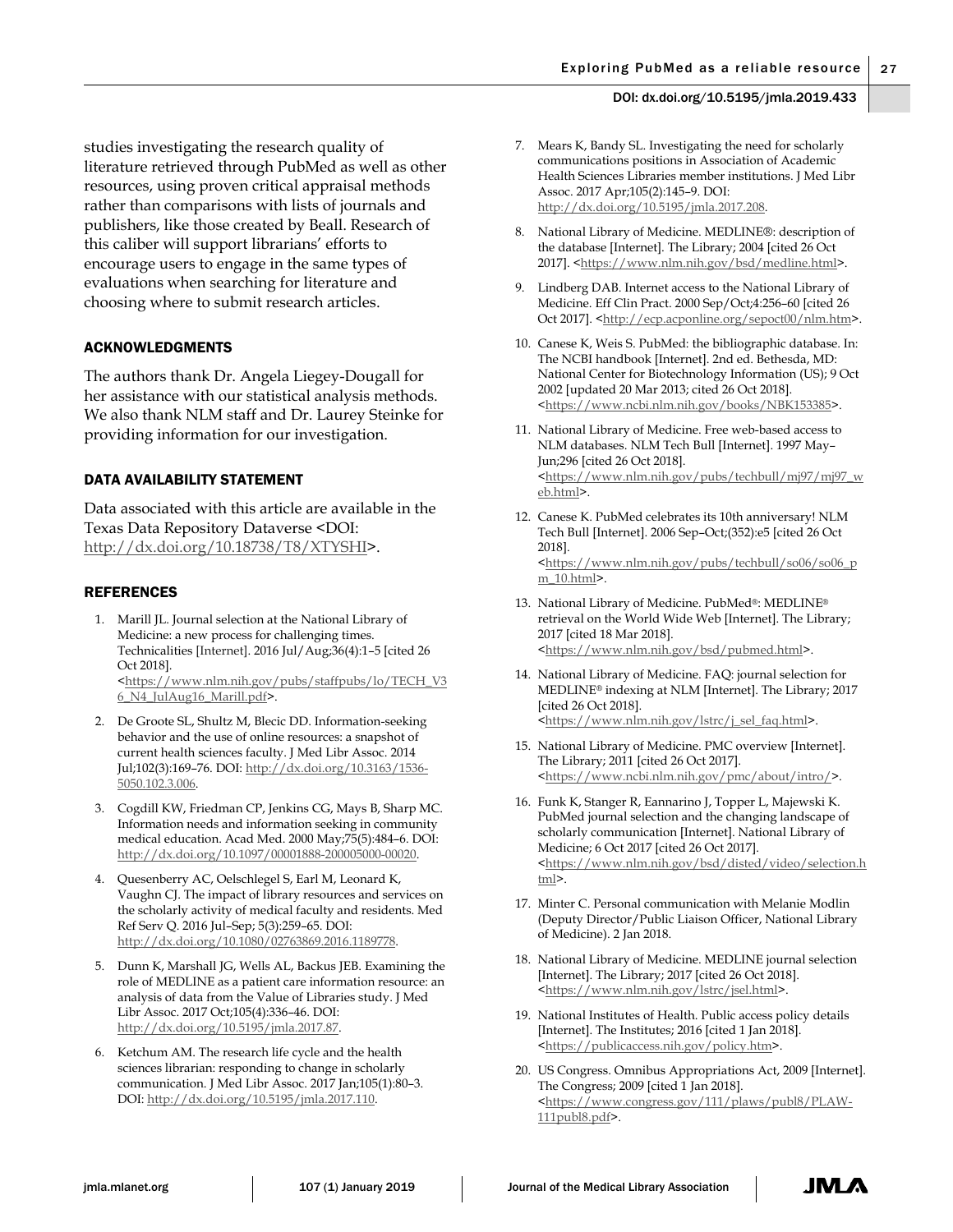- 21. National Library of Medicine. PMC and research funder policies [Internet]. The Library; 2018 [cited 26 Oct 2018]. [<https://www.ncbi.nlm.nih.gov/pmc/about/public](https://www.ncbi.nlm.nih.gov/pmc/about/public-access)[access>](https://www.ncbi.nlm.nih.gov/pmc/about/public-access).
- 22. National Library of Medicine. PMC FAQs [Internet]. The Library; 2015 [cited 14 Nov 2017]. [<https://www.ncbi.nlm.nih.gov/pmc/about/faq/>](https://www.ncbi.nlm.nih.gov/pmc/about/faq/).
- 23. National Library of Medicine. PMC policies [Internet]. The Library [cited 9 Jul 2018]. [<https://www.ncbi.nlm.nih.gov/pmc/about/guidelines/>](https://www.ncbi.nlm.nih.gov/pmc/about/guidelines/).
- 24. National Library of Medicine. The collection development policy of the NLM. In: Collection development manual of the National Library of Medicine [Internet]. 4th ed. Bethesda, MD: The Library, National Institutes of Health, US Department of Health and Human Services; 2004 [cited 26 Oct 2018].

[<http://www.nlm.nih.gov/tsd/acquisitions/cdm/>](http://www.nlm.nih.gov/tsd/acquisitions/cdm/).

- 25. Minter CIJ, Ossom Williamson P. Personal communication with Joyce Backus (Associate Director for Library Operations, National Library of Medicine) and Kathryn Funk (Program Specialist for PubMed Central, National Library of Medicine). 2 Jan 2018.
- 26. Minter CIJ, Ossom Williamson P. Personal communication with Laurey Steinke (Assistant Professor of Biochemistry and Molecular Biology, University of Nebraska Medical Center). 11 Dec 2017.
- 27. Coleman J. NLM to discontinue PubMed Health on October 31, 2018 [Internet]. NLM Tech Bull [Internet]. 2018 May– Jun;(422):e3 [cited 29 Oct 2017]. [<https://www.nlm.nih.gov/pubs/techbull/mj18/mj18\\_p](https://www.nlm.nih.gov/pubs/techbull/mj18/mj18_pmh_discontinue.html) [mh\\_discontinue.html>](https://www.nlm.nih.gov/pubs/techbull/mj18/mj18_pmh_discontinue.html).
- 28. National Library of Medicine. About MedlinePlus [Internet]. The Library; 2017 [cited 29 Oct 2017]. [<https://medlineplus.gov/aboutmedlineplus.html>](https://medlineplus.gov/aboutmedlineplus.html).
- 29. Holdren J. Memorandum for the heads of executive departments and agencies: increasing access to the results of federally funded scientific research [Internet]. Office of Science and Technology Policy; 22 Feb 2013 [cited 18 Mar 2018].

[<https://obamawhitehouse.archives.gov/sites/default/fil](https://obamawhitehouse.archives.gov/sites/default/files/microsites/ostp/ostp_public_access_memo_2013.pdf) [es/microsites/ostp/ostp\\_public\\_access\\_memo\\_2013.pdf>](https://obamawhitehouse.archives.gov/sites/default/files/microsites/ostp/ostp_public_access_memo_2013.pdf).

- 30. McCann TV, Polacsek M. False gold: safely navigating open access publishing to avoid predatory publishers and journals. J Adv Nurs. 2018 Apr;74(4):809–17. DO[I:](https://doi.org/10.1111/jan.13483) [http://dx.doi.org/10.1111/jan.13483.](http://dx.doi.org/10.1111/jan.13483)
- 31. Lake L; Federal Trade Commission. Academics and scientists: beware of predatory journal publishers [Internet]. The Commission; 26 Aug 2016 [cited 26 Oct 2017]. [<https://www.consumer.ftc.gov/blog/2016/08/academic](https://www.consumer.ftc.gov/blog/2016/08/academics-and-scientists-beware-predatory-journal-publishers) [s-and-scientists-beware-predatory-journal-publishers>](https://www.consumer.ftc.gov/blog/2016/08/academics-and-scientists-beware-predatory-journal-publishers).
- 32. National Institutes of Health. Statement on article publication resulting from NIH funded research. Notice number: NOT-OD-18-011 [Internet]. The Institutes; 3 Nov 2017 [cited 20 Dec 2017].

[<https://grants.nih.gov/grants/guide/notice-files/NOT-](https://grants.nih.gov/grants/guide/notice-files/NOT-OD-18-011.html)[OD-18-011.html>](https://grants.nih.gov/grants/guide/notice-files/NOT-OD-18-011.html).

- 33. Blank D, Buchweitz C, Procianoy RS. Impact of SciELO and MEDLINE indexing on submissions to Jornal de Pediatria. J Pediatr. 2005 Nov/Dec;81(6):431–4. DO[I:](http://dx.doi.org/10.2223/JPED.1414) [http://dx.doi.org/10.2223/JPED.1414.](http://dx.doi.org/10.2223/JPED.1414)
- 34. Maggio LA, Moorhead LL, Willinsky JM. Qualitative study of physicians' varied uses of biomedical research in the USA. BMJ Open. 2016;6(11):e012846. DO[I:](https://doi.org/10.1136/bmjopen-2016-012846) [http://dx.doi.org/10.1136/bmjopen-2016-012846.](http://dx.doi.org/10.1136/bmjopen-2016-012846)
- 35. Chua S, Qureshi AM, Krishnan V, Pai DR, Kamal LB, Gunasegaran S, Afzal MZ, Ambawatta L, Gan JY, Kew PY, Winn T, Sood S. The impact factor of an open access journal does not contribute to an article's citations. F1000Research. 2017;6:208. DOI[:](https://doi.org/10.12688/f1000research.10892.1) [http://dx.doi.org/10.12688/f1000research.10892.1.](http://dx.doi.org/10.12688/f1000research.10892.1)
- 36. Hua F, Sun H, Walsh T, Glenny AM, Worthington H. Open access to journal articles in oncology: current situation and citation impact. Ann Oncol. 2017 Oct 1;28(10):2612–7. DO[I:](https://doi.org/10.1093/annonc/mdx398) [http://dx.doi.org/10.1093/annonc/mdx398.](http://dx.doi.org/10.1093/annonc/mdx398)
- 37. Manca A, Martinez G, Cugusi L, Dragone D, Dvir Z, Deriu F. The surge of predatory open-access in neurosciences and neurology. Neurosci. 2017 Jun 14;20:166–73. DOI: <http://dx.doi.org/10.1016/j.neuroscience.2017.04.014>
- 38. Manca A, Martinez G, Cugusi L, Dragone D, Mercuro G, Deriu F. Predatory open access in rehabilitation. Arch Phys Med Rehabil. 2017 May;98(5):1051–6. DOI: <http://dx.doi.org/10.1016/j.apmr.2017.01.002>
- 39. Anderson K. A confusion of journals what is PubMed now? Scholarly Kitchen [Internet]. 7 Sep 2017 [cited 29 Oct 2017]. [<https://scholarlykitchen.sspnet.org/2017/09/07/confusi](https://scholarlykitchen.sspnet.org/2017/09/07/confusion-journals-pubmed-now/) [on-journals-pubmed-now/>](https://scholarlykitchen.sspnet.org/2017/09/07/confusion-journals-pubmed-now/).
- 40. Kraft M. PubMed's backdoor makes me question quality. Krafty Librarian [Internet]. 15 Jun 2017 [cited 29 Oct 2017]. [<http://www.kraftylibrarian.com/pubmeds-backdoor](http://www.kraftylibrarian.com/pubmeds-backdoor-makes-me-question-quality)[makes-me-question-quality>](http://www.kraftylibrarian.com/pubmeds-backdoor-makes-me-question-quality).
- 41. Berger M, Cirasella J. Beyond Beall's List: better understanding predatory publishers. Coll Res Libr News. 2015 Mar;76(3):132–5. DOI: [http://dx.doi.org/10.5860/crln.76.3.9277.](http://dx.doi.org/10.5860/crln.76.3.9277)
- 42. Smith C, Afshar AS. Wolf in the fold: quality of databases and digital repositories post-Beall's List [Internet]. Presented at MLA '18, 118th MLA Annual Meeting; Atlanta, GA; 21 May 2018 [cited 15 Jun 2018]. [<https://www.eventscribe.com/2018/MLA/fsPopup.asp?](https://www.eventscribe.com/2018/MLA/fsPopup.asp?Mode=presInfo&PresentationID=367225) [Mode=presInfo&PresentationID=367225>](https://www.eventscribe.com/2018/MLA/fsPopup.asp?Mode=presInfo&PresentationID=367225).
- 43. National Center for Biotechnology Information. PubMed help: subset [Internet]. The Center; 2017 Nov 27 [cited 31 Dec 2017]. [<https://www.ncbi.nlm.nih.gov/books/NBK3827/#pubm](https://www.ncbi.nlm.nih.gov/books/NBK3827/#pubmedhelp.Subset_SB) [edhelp.Subset\\_SB>](https://www.ncbi.nlm.nih.gov/books/NBK3827/#pubmedhelp.Subset_SB).
- 44. National Library of Medicine. Index section [Internet]. The Library; 8 Aug 2016 [cited 11 Jan 2018]. [<https://www.nlm.nih.gov/bsd/indexhome.html>](https://www.nlm.nih.gov/bsd/indexhome.html).
- 45. National Library of Medicine. Indexing initiative [Internet]. The Library; 29 Sep 2016 [cited 11 Jan 2018]. [<https://ii.nlm.nih.gov/MTI/index.shtml>](https://ii.nlm.nih.gov/MTI/index.shtml).